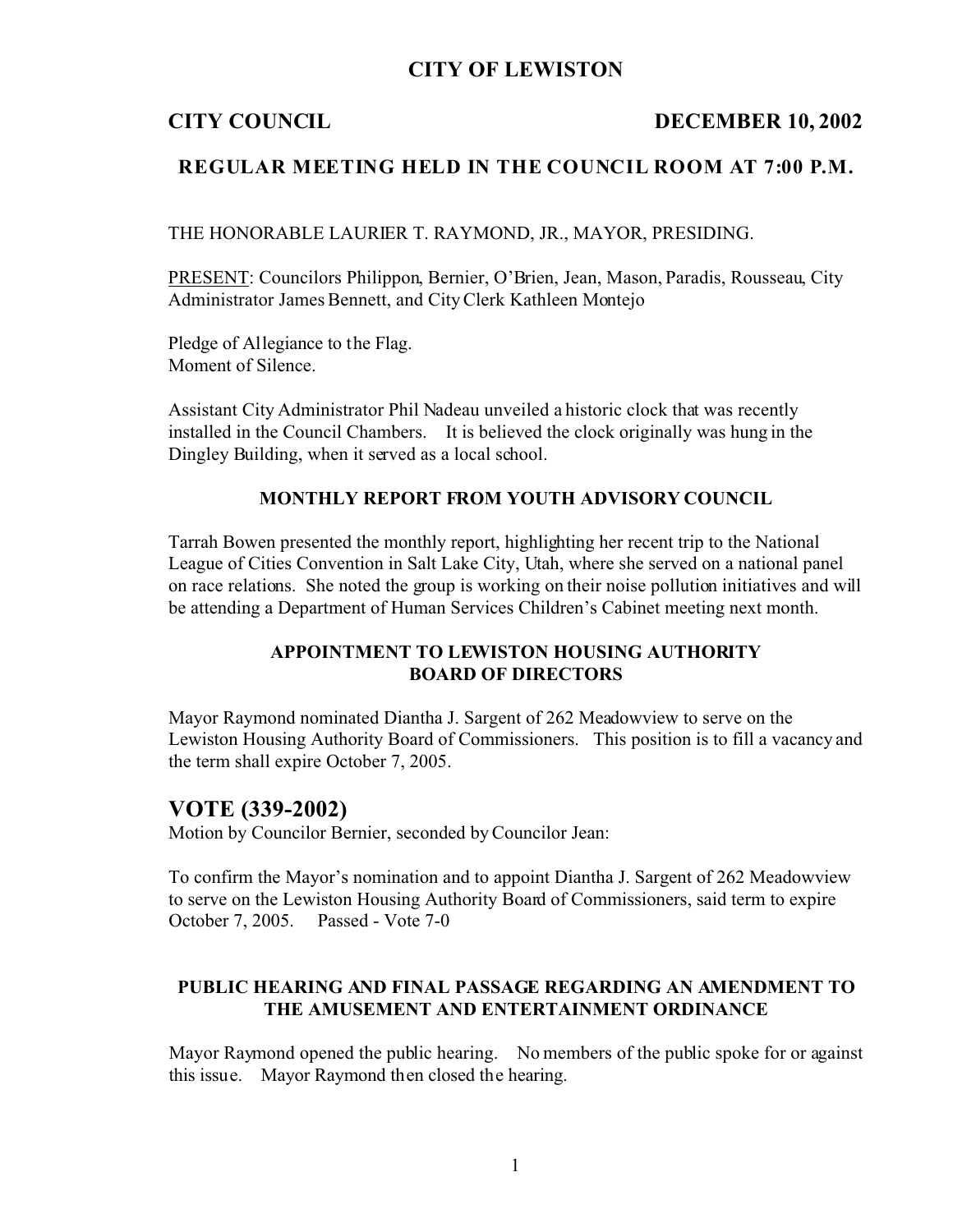# **VOTE (340-2002)**

Motion by Councilor Rousseau, seconded by Councilor Mason:

That the proposed amendments to the City Code of Ordinances, Chapter 10 "Amusements and Entertainments", Article VI "After Hours Entertainment Events", Section 10-157 "Definitions", Section 10-158 "License required", Section 10-165 "Appeals" and Section 10-167 "Restrictions on sound and noise", receive final passage by a roll call vote. Passed - Vote 7-0

### **PUBLIC HEARING AND FIRST PASSAGE FOR LAND USE CODE AMENDMENTS TO ESTABLISH A MOBILE HOME PARK OVERLAY DISTRICT**

Mayor Raymond opened the public hearing. Richard Trafton, attorney for the applicant, stated there will be twenty five new sites for twenty five new double wide mobile homes, each valued at \$40,000 - \$60,000. Mayor Raymond then closed the hearing.

## **VOTE (341-2002)**

Motion by Councilor Paradis, seconded by Councilor Jean:

That the proposed amendments to Appendix A, Article VI "Establishment of Districts", Section 1, "Zoning Map", of the City Zoning and Land Use Code, to rezone the land now zoned Community Business, northerly of and adjacent to Stetson Brook, to be included in the Mobile Home Park Overlay District, receive first passage by a roll call vote and that the public hearing on said ordinance be continued to the meeting of January 7, 2003 for final passage. Passed - Vote 7-0

## **PUBLIC HEARING AND FIRST AND FINAL PASSAGE REGARDING AN EMERGENCY ORDINANCE FOR AMENDMENTS TO THE AMUSEMENTS AND ENTERTAINMENT ORDINANCE REGARDING ADULT-ORIENTED LIVE ENTERTAINMENT**

Mayor Raymond opened the public hearing. No members of the public spoke for or against this issue. Mayor Raymond then closed the hearing. The City Administrator stated the City Attorney prepared these amendments and this will close the loophole in the Code regarding Special Amusement permit holders and the exemption regarding Adult Oriented Live Entertainment permits.

# **VOTE (342-2002)**

Motion by Councilor Paradis, seconded by Councilor Philippon:

That the proposed emergency ordinance for the City Code of Ordinances, Chapter 10 "Amusements and Entertainment", Article IV "Adult Entertainment", Section 10 - 103, receive first passage by a roll call vote. Passed - Vote 7-0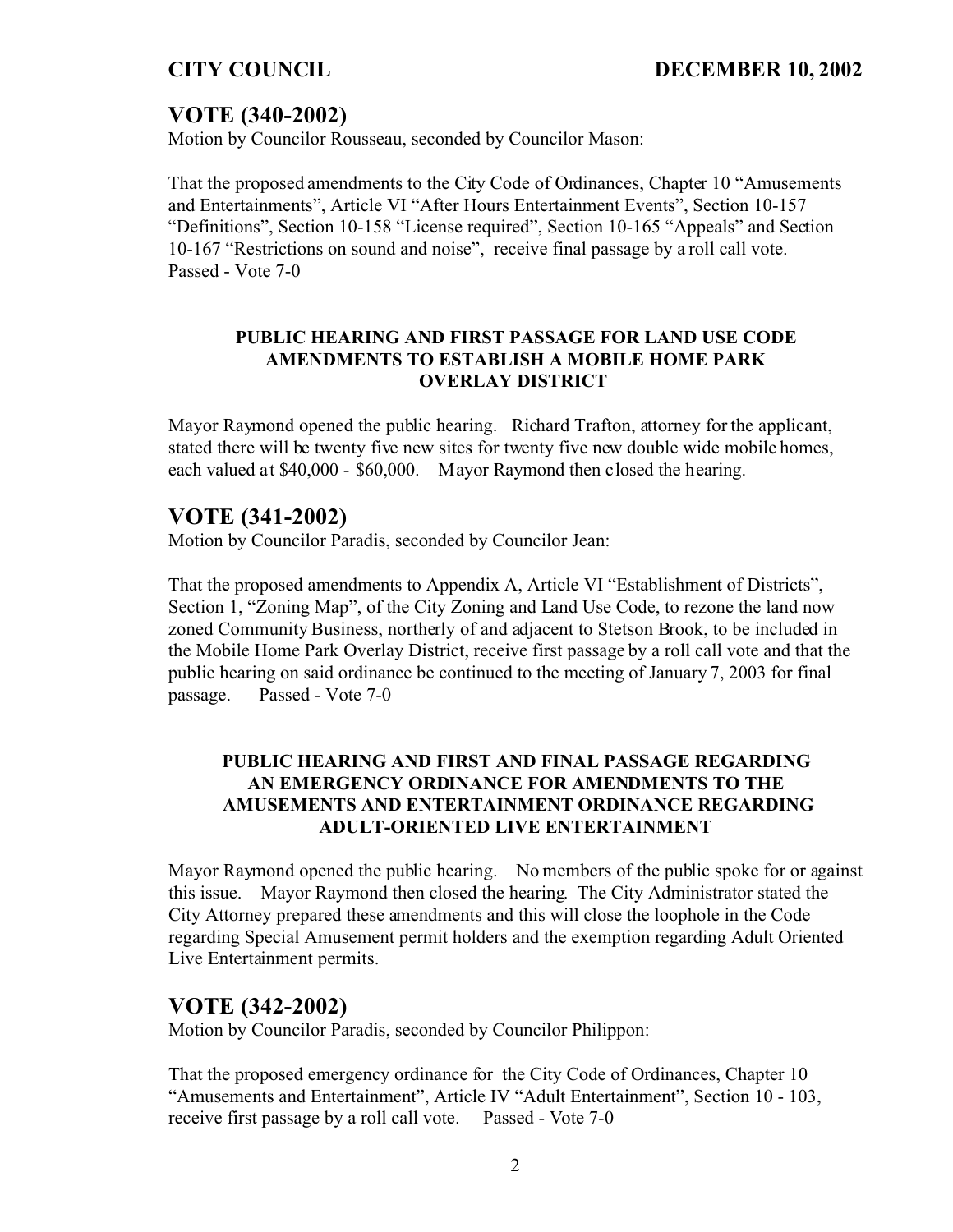# **VOTE (343-2002)**

Motion by Councilor Paradis, seconded by Councilor Jean:

To waive Section 7c of the Rules Governing the City Council and to allow for final reading at this time. Passed - Vote 7-0

# **VOTE (344-2002)**

Motion by Councilor Paradis, seconded by Councilor Jean:

That the proposed emergency ordinance for the City Code of Ordinances, Chapter 10 "Amusements and Entertainment", Article IV "Adult Entertainment", Section 10 - 103, receive final passage by a roll call vote. Passed - Vote 7-0

## **PUBLIC HEARING AND FIRST PASSAGE REGARDING AN AMENDMENT TO THE AMUSEMENTS AND ENTERTAINMENT ORDINANCE REGARDING ADULT-ORIENTED LIVE ENTERTAINMENT AND SPECIAL AMUSEMENT PERMITS**

Mayor Raymond opened the public hearing. No members of the public spoke for or against this issue. Mayor Raymond then closed the hearing.

# **VOTE (345-2002)**

Motion by Councilor Jean, seconded by Councilor Philippon:

That the proposed amendment to the City Code of Ordinances, Chapter 10 "Amusements and Entertainment", Article III "Special Amusement Permit", Section 10 -82 and 10-83 and Article IV "Adult Entertainment", Section10 - 103 and 10-130, receive first passage by a roll call vote and that the public hearing on said ordinance be continued to the meeting of January 7, 2003 for final passage. Passed - Vote 7-0

## **PUBLIC HEARING AND FIRST PASSAGE REGARDING AN AMENDMENT TO THE PERSONNEL CODE REGARDING APPEALS OF EMPLOYEE GRIEVANCES**

Mayor Raymond opened the public hearing. No members of the public spoke for or against this issue. Mayor Raymond then closed the hearing.

# **VOTE (346-2002)**

Motion by Councilor Paradis, seconded by Councilor Jean:

That the proposed amendment to the City Code of Ordinances, Chapter 58 "Personnel", Article II "Personnel System", Section 58-72 "Grievance Procedure" receive first passage by a roll call vote and that the public hearing on said ordinance be continued to the meeting of January 7, 2003 for final passage. Passed - Vote 7-0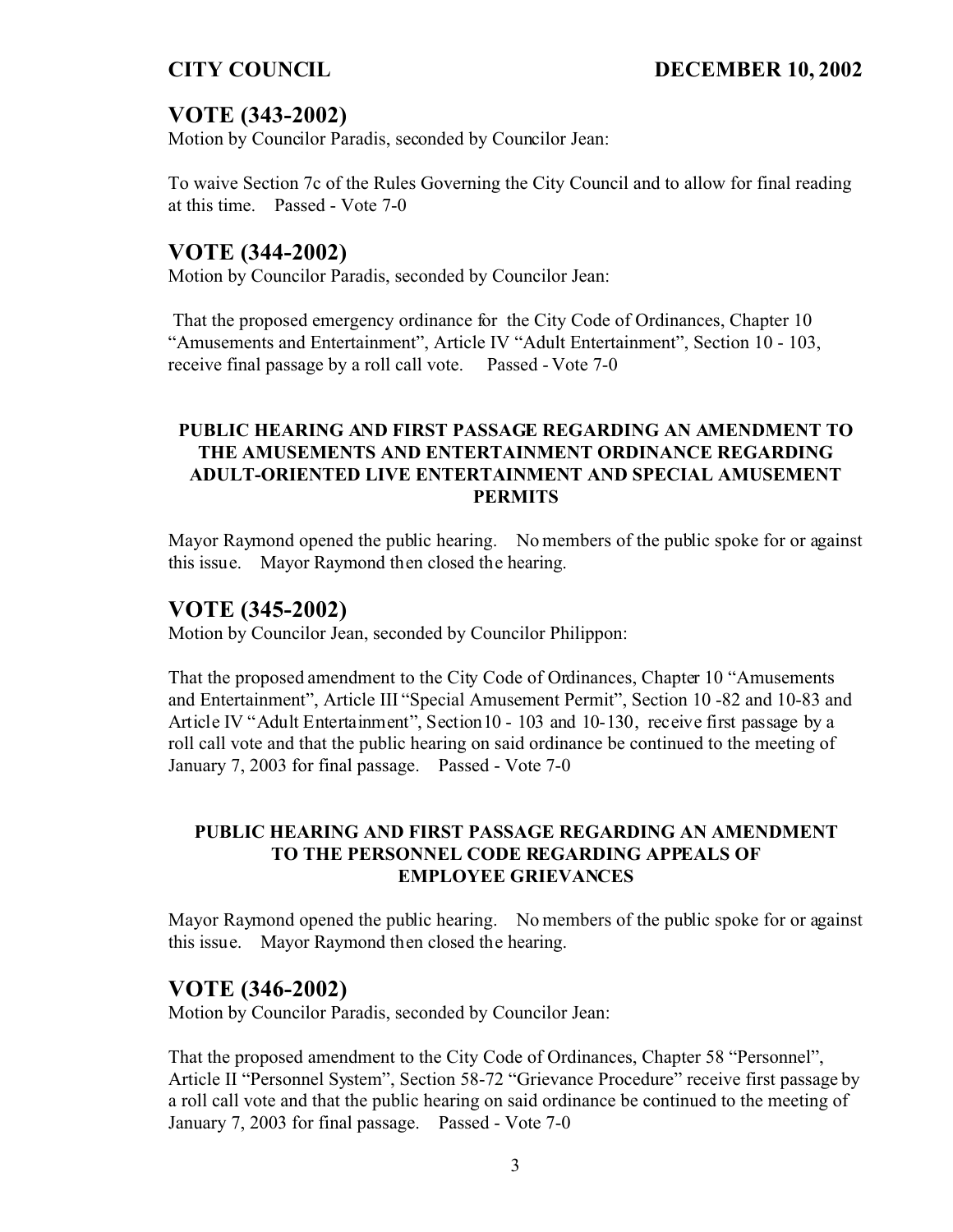## **PUBLIC HEARING FOR AUTHORIZATION TO ISSUE \$2,000,000 QUALIFIED ZONE ACADEMY BONDS FOR SCHOOL CAPITAL IMPROVEMENT PROJECTS**

Mayor Raymond opened the public hearing. No members of the public spoke for or against this issue. Mayor Raymond then closed the hearing. Finance Director Dick Metivier stated this is a project with zero interest financing and the available funds will expire at the end of this month. Councilor Bernier stated the School Committee approved this issue last night and encouraged passage of this item. City Administrator James Bennett stated the City will be able to have about two million dollars worth of work done without any interest payments.

# **VOTE (347-2002)**

Motion by Councilor O'Brien, seconded by Councilor Paradis:

To approve the Order to finance various school capital improvement projects through a Qualified Zone Academy Bond Issue in the amount of \$2,000,000:

**ORDERED:** That \$2,000,000 be appropriated to finance the following school renovation projects:

| Project                                           | Amount      |
|---------------------------------------------------|-------------|
| Middle School Asbestos Floor Tile Phase 1         | \$150,000   |
| Middle School Roofing                             | 350,000     |
| Middle School Boiler Replacement                  | 110,000     |
| High School Athletic Room Renovation Phase 1      | 200,000     |
| High School Fire Alarm Upgrade                    | 125,000     |
| High School Athletic Room Renovation Phase 2 of 2 | 100,000     |
| <b>High School Windows</b>                        | 550,000     |
| Middle School Central Avenue Parking Lot Paving   | 55,000      |
| High School Ventilation Improvements              | 360,000     |
| <b>TOTAL</b>                                      | \$2,000,000 |

**FURTHER ORDERED,** That to meet this appropriation, \$2,000,000 shall be raised by the issue of Qualified Zone Academy School Bonds;

**FURTHER ORDERED,** That the City Council instruct the Finance Director to negotiate the sale of the Bonds with Peoples Heritage Bank, N.A. or any other qualified purchaser; to award the loan; and to employ Palmer & Dodge LLP to furnish the legal opinion for the same;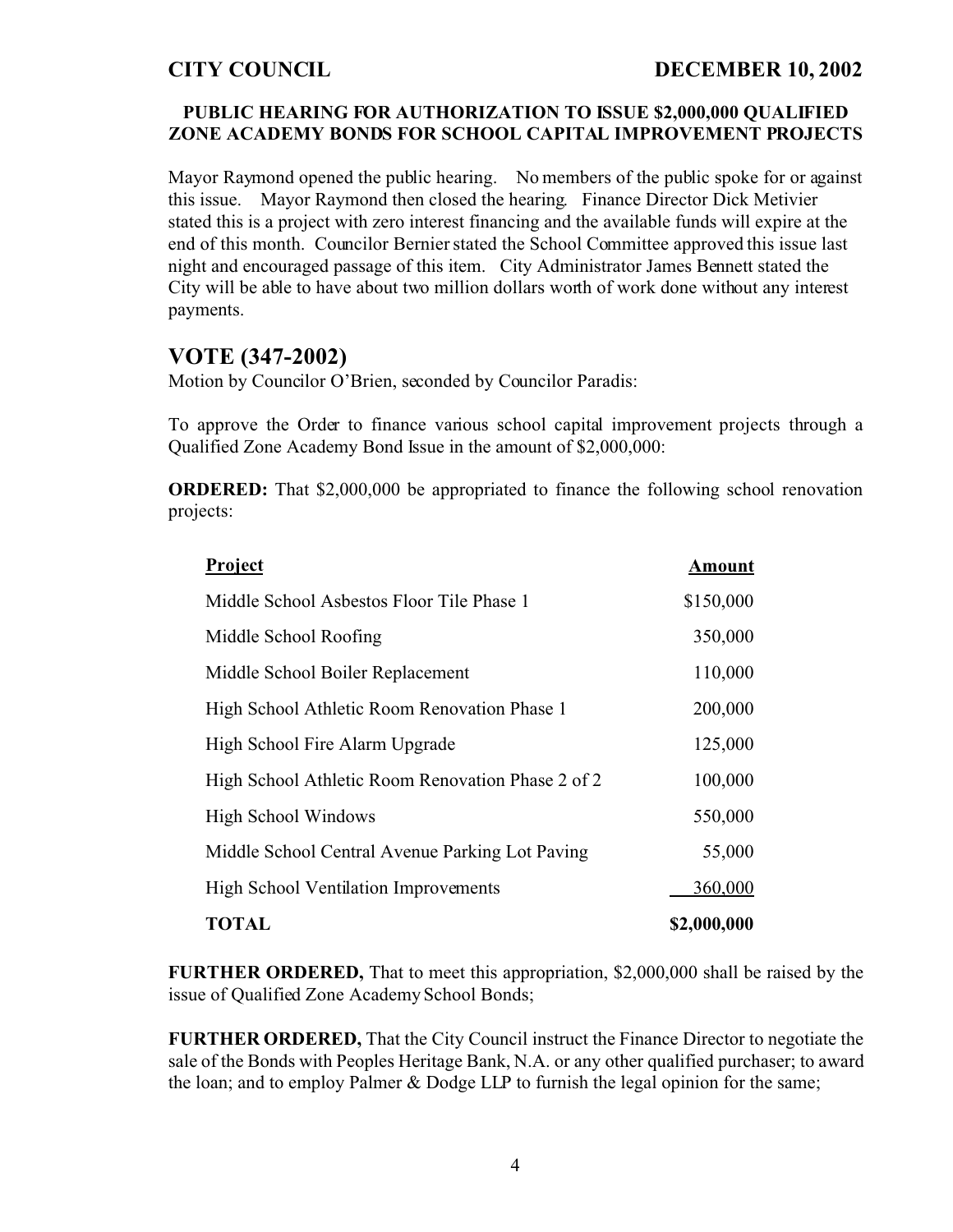**FURTHER ORDERED,** That the Bonds shall be signed by the City Treasurer and Mayor;

**FURTHER ORDERED,** That the date, maturities, denominations, interest rate or rates, place or places of payment, form or other details of the Bonds and of the provisions for the sale thereof shall be determined by the Finance Director.

Passed - Vote 7-0

# **VOTE (348-2002)**

Motion by Councilor O'Brien, seconded by Councilor Jean:

 To rescind the authorization previously approved at the City Council meeting of June 4, 2002, Vote #176-2002, pertaining to the issuance of \$685,000 of General Obligation Bonds for the following projects:

| Middle School - Asbestos Floor Tile               | \$150,000 |
|---------------------------------------------------|-----------|
| Middle School - Roofing, Cafeteria, Library, Shop | \$225,000 |
| Middle School - Boiler Replacement                | \$110,000 |
| High School - Athletic Room Renovation            | \$200,000 |

Passed - Vote 7-0

## **PUBLIC HEARING ON THE APPLICATIONS FOR AUTOMOBILE GRAVEYARD/JUNKYARD PERMITS**

Mayor Raymond opened the public hearing. No members of the public spoke for or against this issue. Mayor Raymond then closed the hearing.

# **VOTE (349-2002)**

Motion by Councilor O'Brien, seconded by Councilor Jean:

To grant Automobile Graveyard/Junkyard permits to Public Works Department, 424-482 River Road; Al's Used Parts, Crowley Road, subject to conditions; Normand St. Laurent, 1445 Sabattus Street, subject to conditions; Grimmel's Industries, 50 River Road, subject to conditions; and KTI Bio Fuels, Inc., 38 Alfred A. Plourde Parkway, subject to conditions.

## **Grimmel's Industries:**

- 1. The hours of operation shall be limited to 7:00 A.M. to 5:00 P.M. Monday through Saturday.
- 2. Maintain screening from the Maine Turnpike.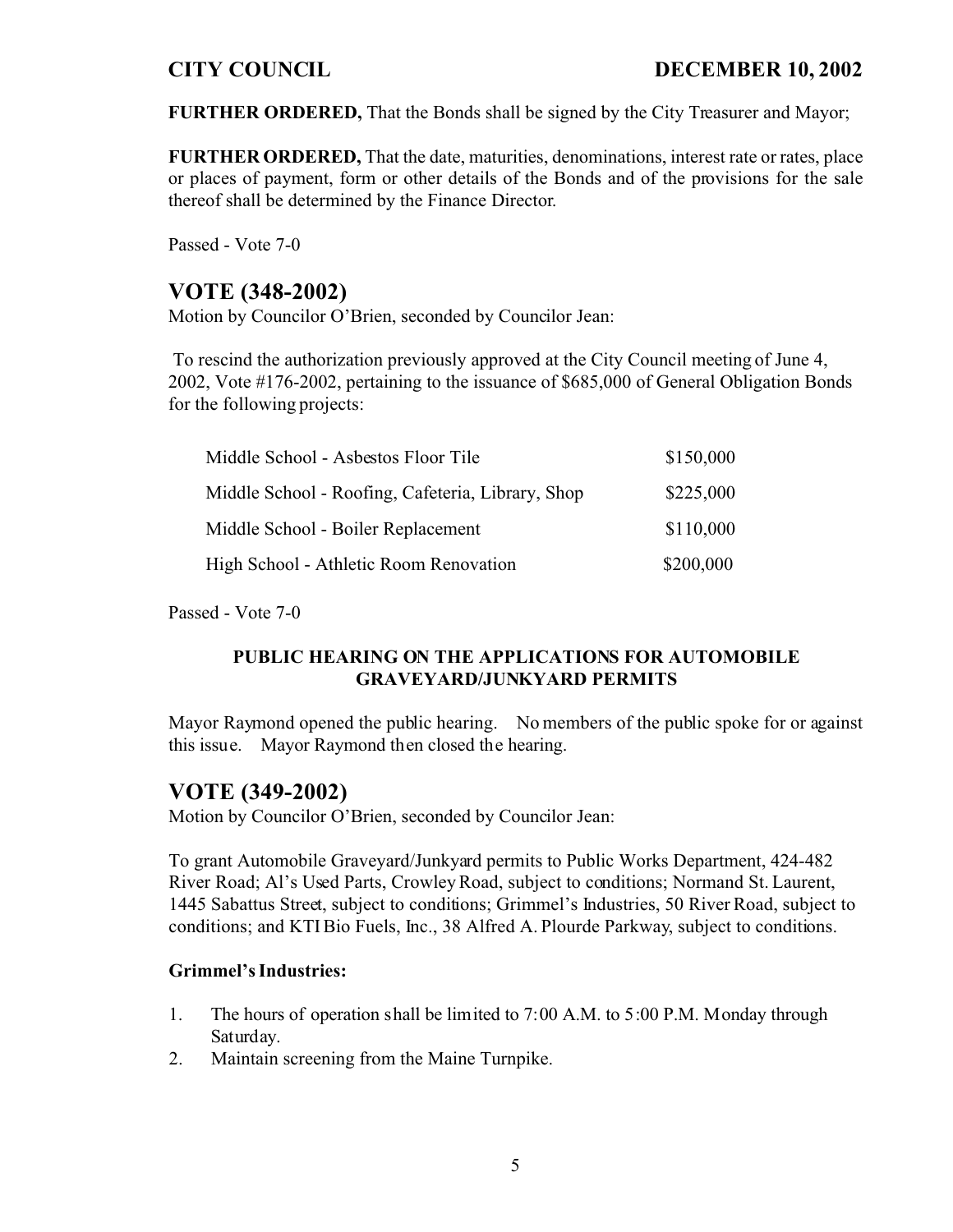## **Al's Used Parts:**

Settlement of back due real estate and/or personal property taxes. The amount of back due taxes shall be paid in full prior to the issuance of the permit, or the applicant may enter into a written payment agreement with the City Tax Collector regarding a settlement of the past due amount.

### **Normand St. Laurent:**

Settlement of back due real estate and/or personal property taxes. The amount of back due taxes shall be paid in full prior to the issuance of the permit, or the applicant may enter into a written payment agreement with the City Tax Collector regarding a settlement of the past due amount.

## **K.T.I. Bio Fuels, Inc.:**

- 1. Permit is granted for storage of wood waste and oversized bulky waste (OBW). OBW will consist of furniture, rugs, plastics, and any other large burnable household goods. Unacceptable OBW consists of sheetrock, roofing materials (unless wood), aggregate products, dirt and sand, fiberglass insulation, and no hazardous materials such as asbestos.
- 1. All wood waste and OBW which is to be placed in storage shall be piled no higher than 30'.
- 2. The width and length of the piles will be sized as indicated on the plan view of the back yard, but shall be no wider than 90' and no longer than 150'.
- 4. There shall be no more than nine (9) piles of wood waste and OBW at any time. OBW will not exceed two  $(2)$  piles.
- 5. Access rows or fire lanes shall be maintained between piles with a minimum distance of 30' between piles.
- 6. The main entrance roadway must be kept at a minimum of 24' of travel way at all times.
- 7. An additional second access road, or fire lane at least 20' in width, from the main road, (Alfred A. Plourde Parkway) to the storage area must be maintained.
- 8. All roads and fire lanes on the facility shall be of all weather surface adequately constructed to support the heaviest piece of fire apparatus likely to be operated on the fire lane or road.
- 9. All storage pile locations be properly identified by the placement of a pole at the corner of the pile. A mark shall be placed at a height of 30' on the pole.
- 10. The site be designated no smoking throughout except office areas and control room. A sign shall be placed at the entrance to the facility designating the facility as no smoking.
- 11. Training of employees for use of fire protection equipment and reporting of fires shall be conducted.
- 12. KTI shall conduct a self-inspection of their activities. The self-inspections shall be performed on a weekly report submitted to Fire Prevention for review.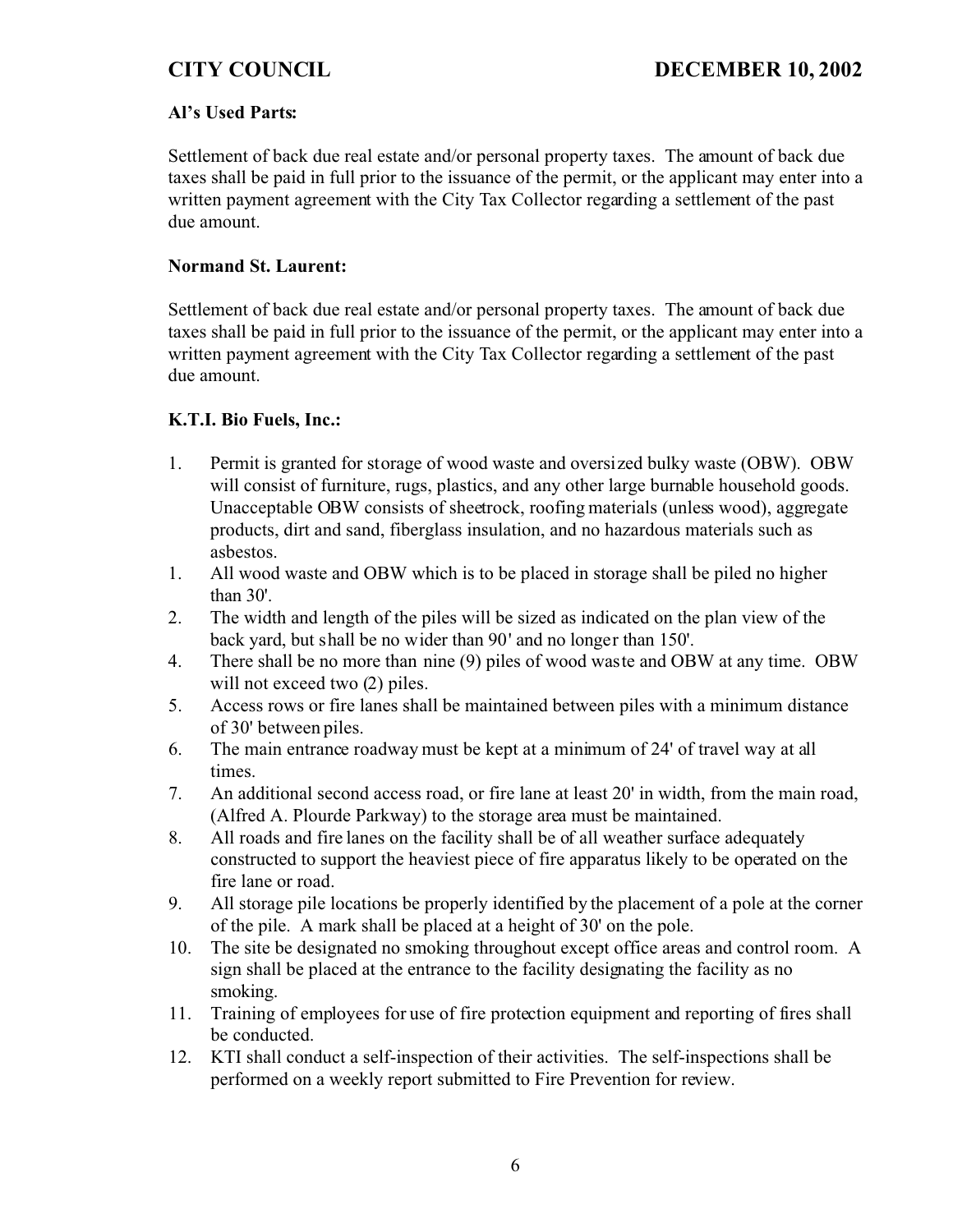- 13. That pine trees be planted along the perimeter of the site to replace dead and/or missing trees.
- 14. Replacement of buffer pine trees as necessary.
- 15. That the processing of pressure treated wood be done in full compliance with the EPA & DEP regulations.

Passed - Vote 7-0

## **PUBLIC HEARINGS FOR SPECIAL AMUSEMENT PERMITS**

Mayor Raymond opened the public hearing. No members of the public spoke for or against this issue. Mayor Raymond then closed the hearing.

# **VOTE (350-2002)**

Motion by Councilor Mason, seconded by Councilor Rousseau:

To grant a Special Amusement Permit for Dancing and Entertainment to The Ramada, 490 Pleasant Street. Passed - Vote 7-0

Mayor Raymond opened the public hearing. No members of the public spoke for or against this issue. Mayor Raymond then closed the hearing. Councilor Mason stated that due to a conflict of interest, since he serves as the Manager of the Acme Social Club, he will be abstaining from the vote and from any discussion regarding this issue.

# **VOTE (351-2002)**

Motion by Councilor Paradis, seconded by Councilor Rousseau:

To grant a Special Amusement Permit for Dancing and Entertainment to the Acme Social Club, 255 Park Street. Passed - Vote 6-0-1 (Councilor Mason abstained.)

Mayor Raymond opened the public hearing. The manager of The Gallery addressed the Council and stated they are working with the Police Department regarding problems and issues at the bar and they are in full support of the conditions recommended by the Police Department. Mayor Raymond then closed the hearing. Councilors inquired about staff training with the Maine Liquor Commission and additional security such as bouncers at the door. Sergeant McGonagle stated the Police are concerned with the number of assaults and intoxication level of patrons, but the management has been cooperative and wants to improve the conditions and has voluntarily hired police officers to be at the bar from 10:30pm to 1:30am. Councilor Mason asked about parking issues and debris from patrons.

## **VOTE (352-2002)**

Motion by Councilor Mason, seconded by Councilor Paradis:

To add the following conditions to the permit: "The business shall have additional staff on duty to assist in recognizing and removing potentially problem patrons and to have staff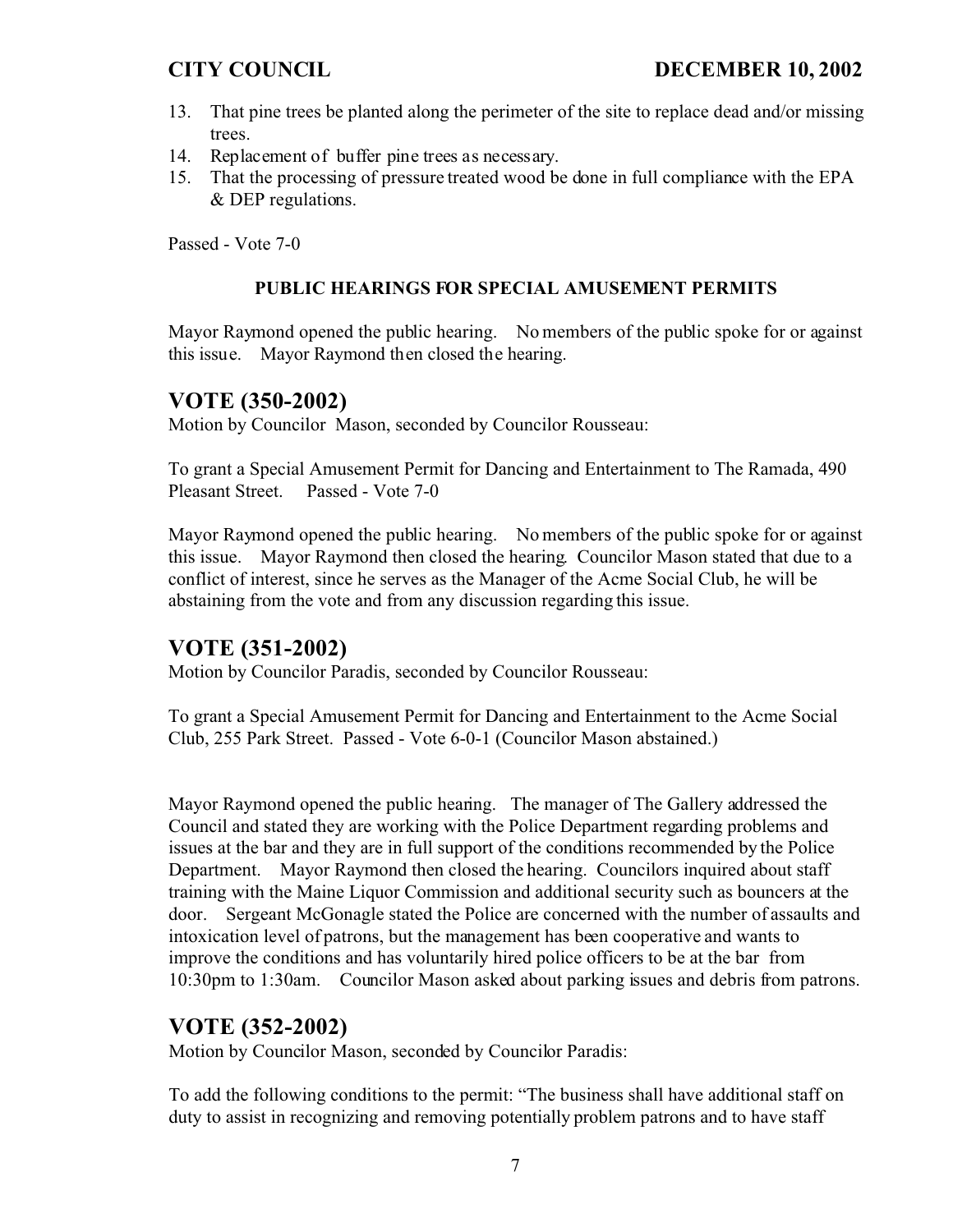meet with State Liquor Enforcement Officers to obtain training to better recognize intoxicated patrons." Passed - Vote 7-0

# **VOTE (353-2002)**

Motion by Councilor Paradis, seconded by Councilor Bernier:

To grant a Special Amusement Permit for Dancing and Entertainment to The Gallery, 347 Lisbon Street, subject to the following conditions: the business shall have additional staff on duty to assist in recognizing and removing potentially problem patrons and to have staff meet with State Liquor Enforcement Officers to obtain training to better recognize intoxicated patrons. Passed - Vote 7-0

Mayor Raymond opened the public hearing. No members of the public spoke for or against this issue. Mayor Raymond then closed the hearing.

# **VOTE (354-2002)**

Motion by Councilor Rousseau, seconded by Councilor Philippon:

To grant a Special Amusement Permit for Dancing and Entertainment to Sportsman's Athletic Club, 2 Bates Street. Passed - Vote 7-0

Mayor Raymond opened the public hearing. No members of the public spoke for or against this issue. Mayor Raymond then closed the hearing.

# **VOTE (355-2002)**

Motion by Councilor Rousseau, seconded by Councilor Paradis:

To grant a Special Amusement Permit for Dancing and Entertainment to the South End Social Club, 327 Lisbon Street. Passed - Vote 7-0

Mayor Raymond opened the public hearing. Business owner Augustine Russo inquired about the criteria the Council would use to deny a special amusement permit. He stated that he works hard to run his business "by the book" and follow the proper rules and regulations. He noted that one business owner in town has encountered problems regarding noise issues and problems with neighbors that have been ongoing, and Mr. Russo was wondering what standards would be applied to shut down a business. Mayor Raymond then closed the hearing.

# **VOTE (356-2002)**

Motion by Councilor Philippon, seconded by Councilor Paradis:

To grant a Special Amusement Permit for Dancing and Entertainment to Augustine's, 37 Park Street. Passed - Vote 7-0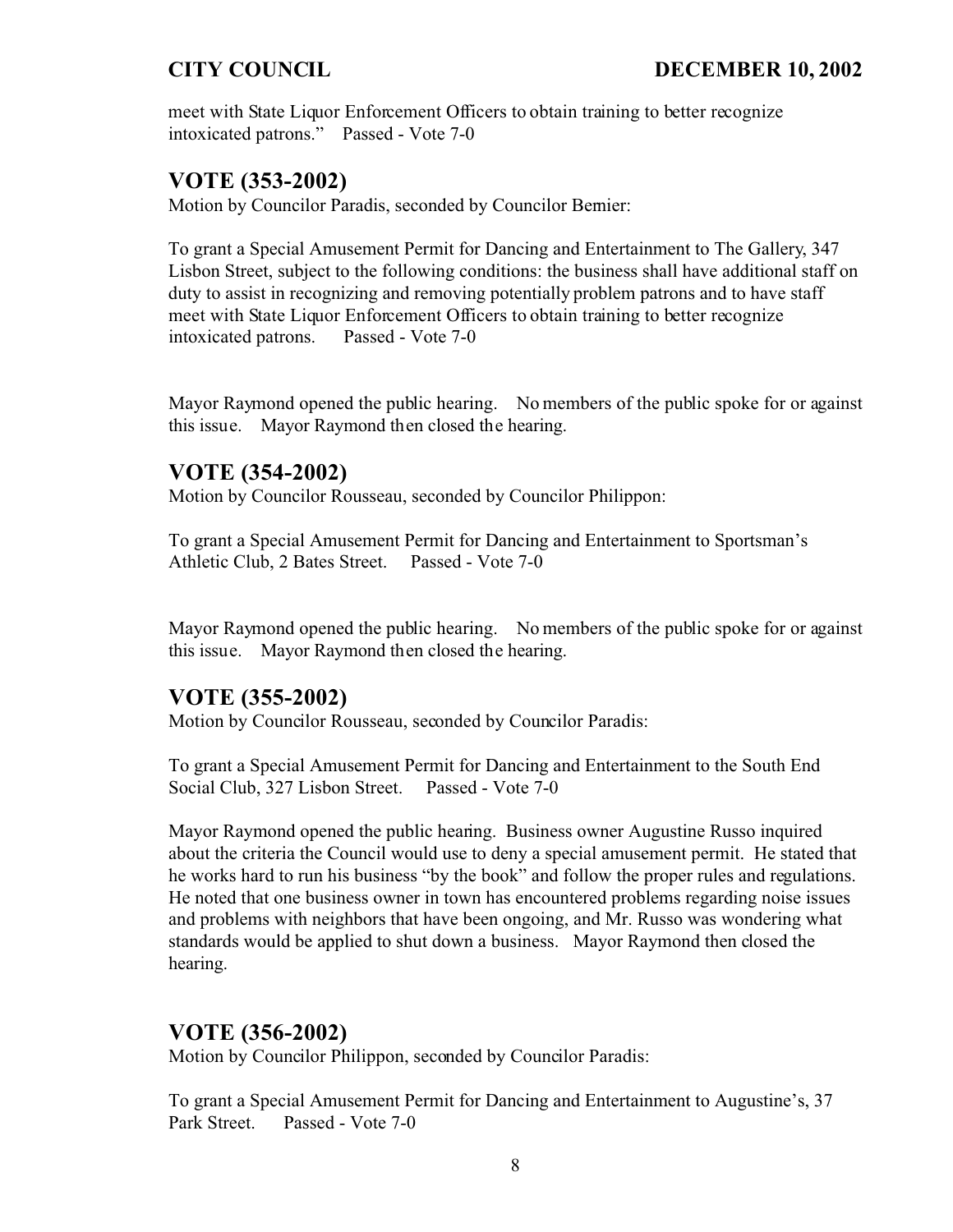## **CONTINUATION OF PUBLIC HEARING FOR AMENDMENTS TO THE LAND USE CODE REGARDING THE NO NAME POND WATERSHED AREA**

# **VOTE (357-2002)**

Motion by Councilor Mason, seconded by Councilor Jean:

To continue the public hearing for Final Passage of the amendments to the Land Use Code regarding the No Name Pond Watershed area to the Council meeting of January 7, 2003. Passed - Vote 7-0

## **ADOPTION OF COMMUNITY DEVELOPMENT BLOCK GRANT (CDBG) CITIZENS PARTICIPATION PLAN FO RFY2004**

# **VOTE (358-2002)**

Motion by Councilor Mason, seconded by Councilor Jean:

To approve the Citizens Participation Plan for the FY2004 Community Development Program, as recommended by the Planning Board. Passed - Vote 7-0

## **MUNICIPAL STATE PROJECT AGREEMENTS WITH MDOT**

# **VOTE (359-2002)**

Motion by Councilor Mason, seconded by Councilor Jean:

To authorize the City Administrator to enter into a Municipal/State Project Agreement with the Maine Department of Transportation for the proposed improvements to Pond Road from Sabattus Street to Sheffield Avenue. Passed - Vote 7-0

# **VOTE (360-2002)**

Motion by Councilor Mason, seconded by Councilor Jean:

To authorize the City Administrator to enter into a Municipal/State Project Agreement with the Maine Department of Transportation for the proposed improvements to Main Street from Montello Street to the Town Line. Passed - Vote 7-0

# **VOTE (361-2002)**

Motion by Councilor Mason, seconded by Councilor Jean:

To authorize the City Administrator to enter into a Municipal/State Project Agreement with the Maine Department of Transportation for the proposed improvements to Pleasant Street from The Ramada to Jill Street. Passed - Vote 7-0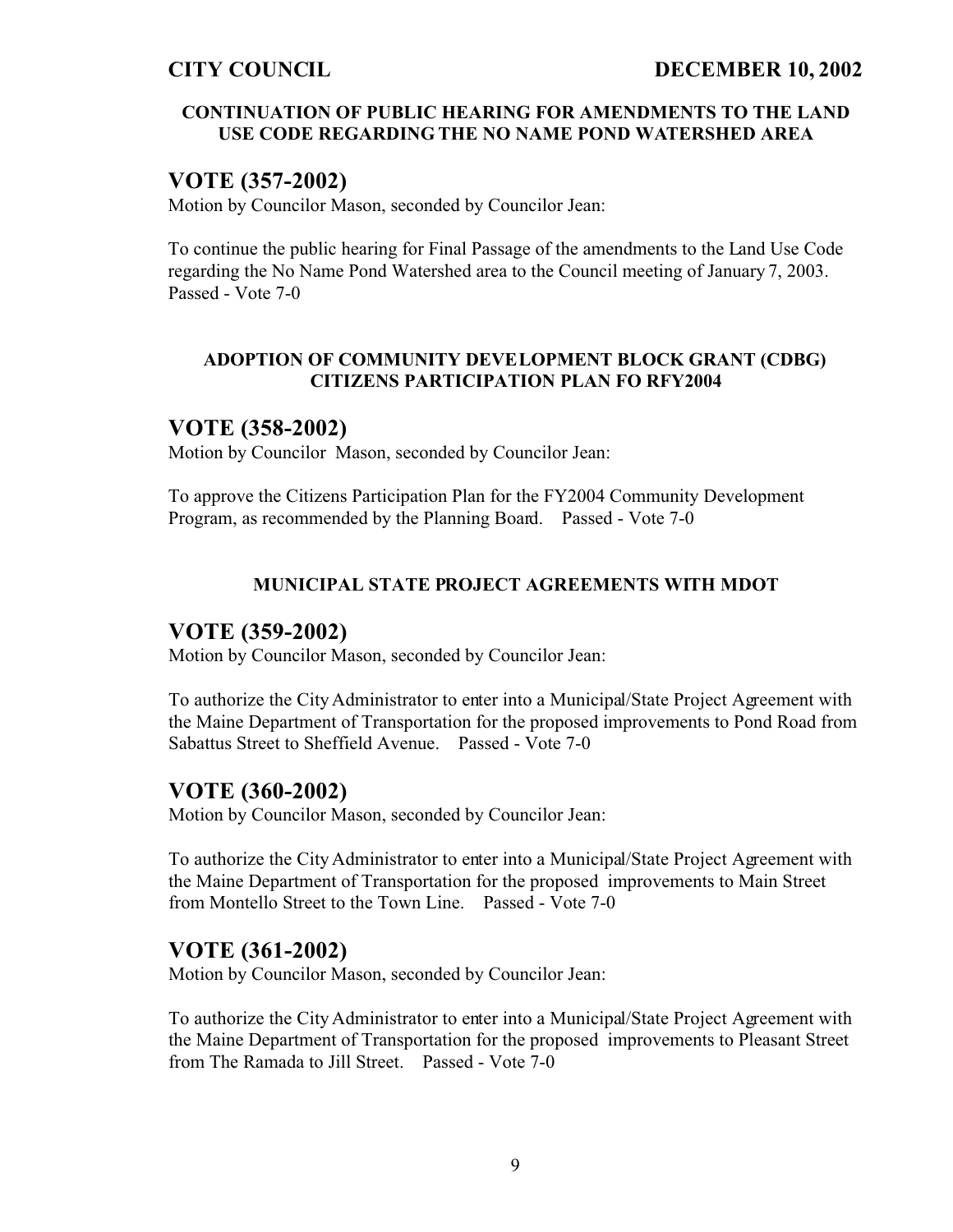## **ACQUISITION OF PROPERTIES AT 28 AND 29 LINCOLN STREET**

Business Development Manager Lincoln Jeffers made a brief presentation on this issue. He noted it is a win-win solution - the property is under city control, the business is able to remain in town, and the City does not have to borrow funds and can make regular payments for the property. Councilor Bernier inquired about an option for eminent domain. Councilor Rousseau stated the location could serve as a future second entrance for Railroad Park.

# **VOTE (362-2002)**

Motion by Councilor Jean, seconded by Councilor Paradis:

To authorize the City Administrator to close on the purchase of properties at 28 and 29 Lincoln Street, for a combined purchase price of \$220,000.00, plus closing costs, with the funds to purchase these properties to be allocated from the LMRC Acquisition and Demolition Fund, to approve the acquisition of the properties as defined in the Purchase and Sale Agreement, and to authorize the City Administrator to execute all documents associated with the transaction. Passed - Vote 6-1 (Councilor Bernier opposed.)

## **STREET ACCEPTANCE FOR HIGH STREET**

## **VOTE (363-2002)**

Motion by Councilor O'Brien , seconded by Councilor Mason:

ORDERED, That High Street, with the boundaries and measurements of the same, as laid out and reported by the legal description, be hereby accepted, allowed and established as a public street or public way for the use of the City of Lewiston. Passed - Vote 7-0

## **RATIFICATION OF COLLECTIVE BARGAINING AGREEMENT WITH LOCAL 785 OF THE IAFF**

The City Administrator reviewed the highlights of the new contract - this is an eighteen month agreement which expires December 31, 2002; there is a five percent increase across the board, retroactive back to January 1, 2002; also retroactive to January 1, 2002 is the firefighter's deduction for health insurance premiums, similar to other employees; a wellness/fitness clause and a twenty five year, no age limit retirement clause. In addition, there is a provision in the contract which allows for the possible cross-training in emergency medical services (EMS), yet the details need to be explored and fully reviewed. The Union approved the contract last week, and it is viewed as a fair contract from both sides. Councilor Mason stated that he will be abstaining from the vote, since he is new to the Council and not aware of background information regarding the negotiations.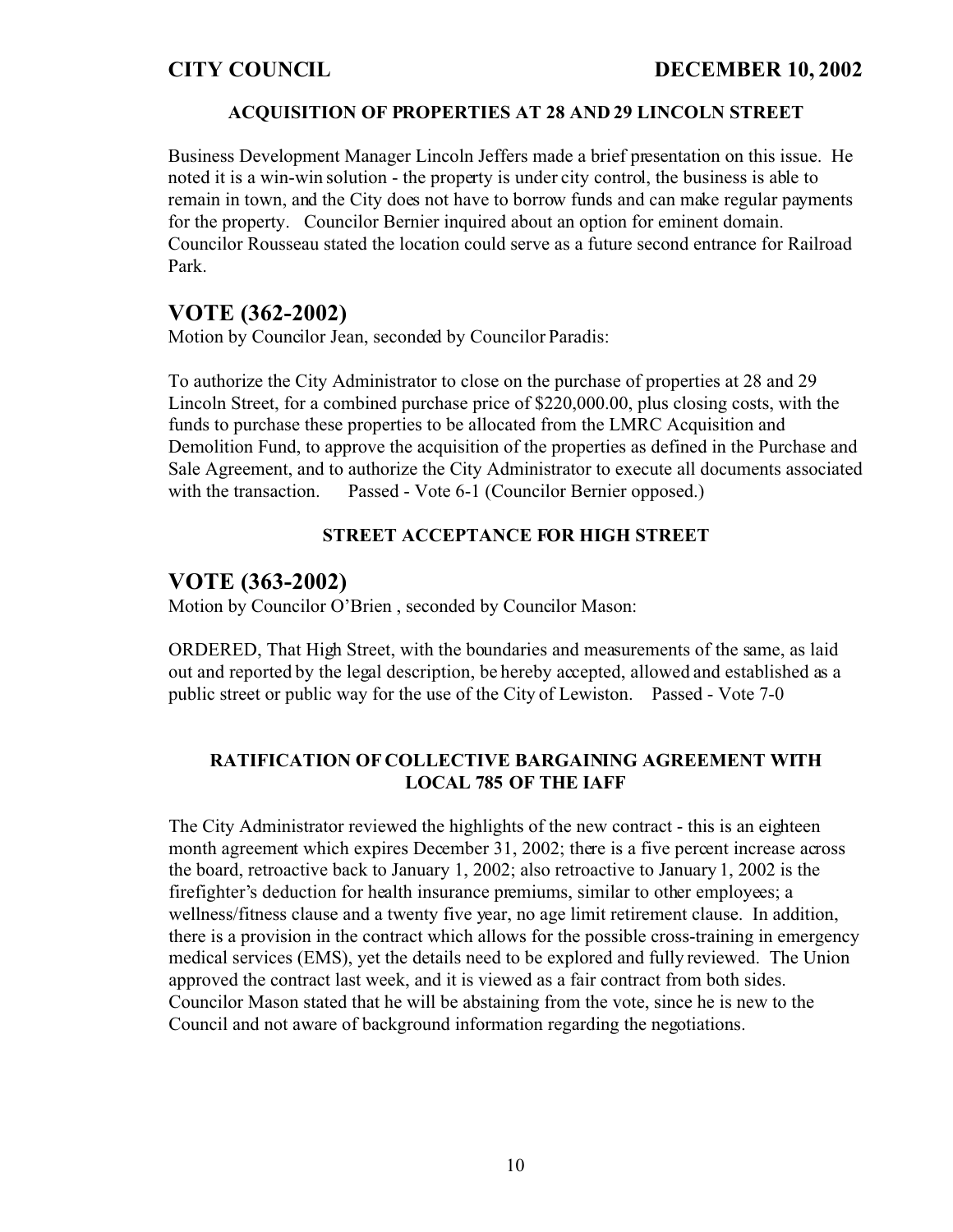# **VOTE (364-2002)**

Motion by Councilor Bernier, seconded by Councilor Paradis:

To ratify the Collective Bargaining Agreement between the City of Lewiston and the Local 785 of the International Association of Fire Fighters (IAFF), said agreement being for the period of July 1, 2001 to December 31, 2002, and to authorize the Mayor to sign the agreement on behalf of the City of Lewiston. Passed - Vote 6-0-1 (Councilor Mason abstained.)

## **RESOLUTION REGARDING THE RELOCATION OF SEXUAL OFFENDERS TO LEWISTON**

Mayor Raymond stated that Senator Rotundo recently met with representatives from the Department of Corrections and this issue will be reviewed. The Mayor said he is seeking a more equitable distribution for the placement of sexual offenders around the state, rather than having a concentration in Lewiston. Councilor O'Brien stated that many of these folks do not have ties here or family here and they have no connection to Lewiston. Linda Hartell of Auburn addressed the Council. She stated she serves as the CEO for a local mental health organization and urged the Council not to overreact to this issue, and to move forward in a mindful manner and work with local mental health agencies. She noted the sexual offenders relocated to Lewiston need assistance in transitioning into a new community.

# **VOTE (365-2002)**

Motion by Councilor Mason, seconded by Councilor Rousseau:

To adopt the Resolution regarding the relocation of sexual offenders to the City of Lewiston:

Whereas, The Lewiston City Council's number one priority as elected officials is the safety and well being of residents;

Whereas, We are concerned about the increasing number of convicted sex offenders who are being placed within our community;

Whereas, We do understand that communities must share in the placement of convicted sexual felons who are reentering society; however, we strongly advocate that such placements be distributed fairly;

Whereas, We believe that the Lewiston-Auburn community currently has a disproportionate share of such individuals residing here;

Whereas, We are very concerned about the number of convicted sex offenders within Lewiston and the staff and resources required to monitor these individuals.

Whereas, Above all, though, we are concerned about the ever-existing potential of our citizens becoming future victims, should these individuals choose to re-offend.